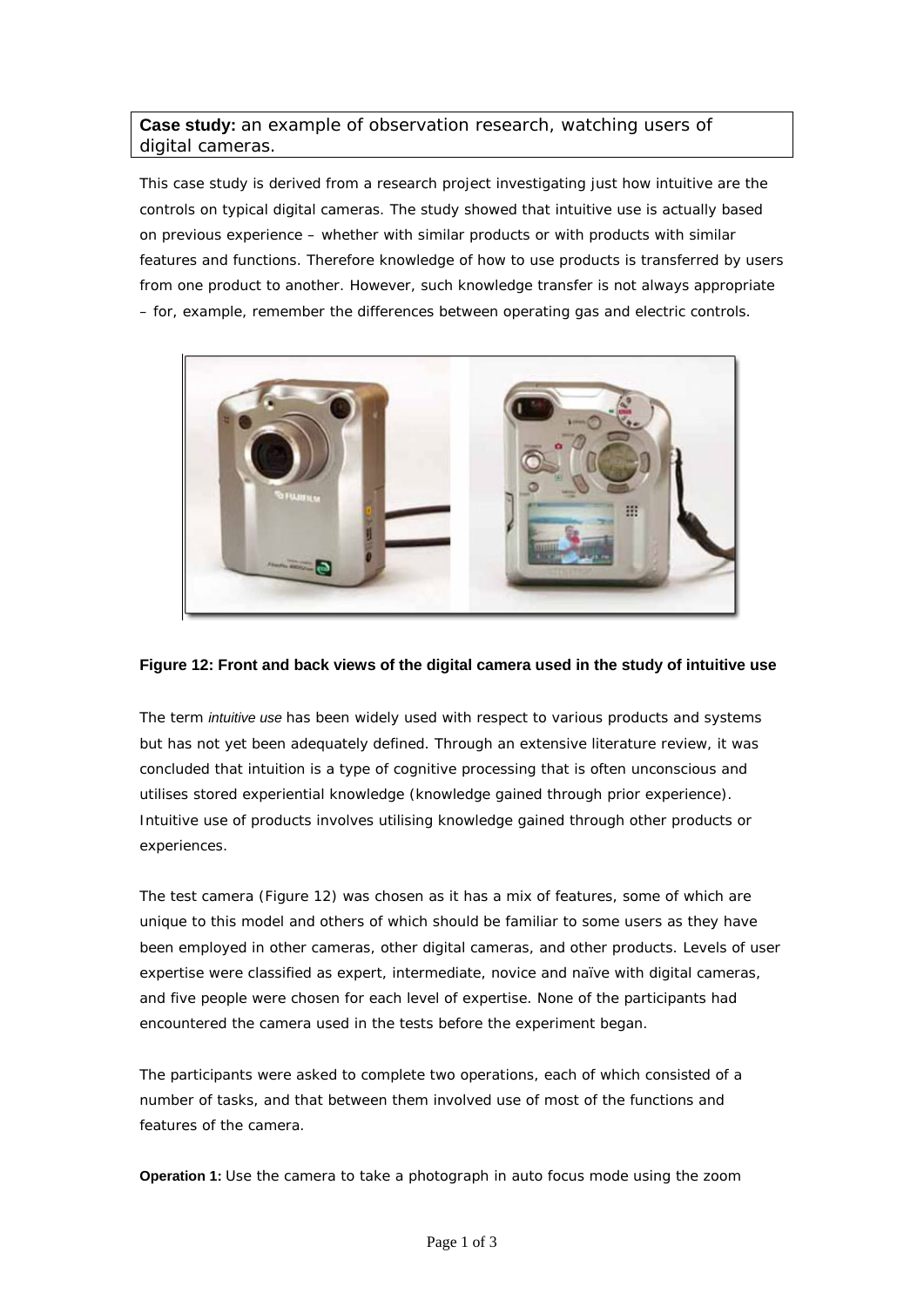## function.

**Operation 2:** Find the picture you took. Erase your picture. Search through the other images stored in the camera to find a specified image. Zoom in on the image so that the details become larger.

The participants were asked to try to work out the operations for themselves, as using the manual would mask the use of their past experience. As well as video recording the participants' use of the camera, the experimenter asked participants to think aloud as they performed the tasks.

The time taken by each participant to complete all operations, and the component tasks, was recorded, as well as aspects such as correct, inappropriate and incorrect use of camera features, and the number of uses of each feature that were intuitive. In the coding of the video data, intuitive use was regarded as immediate use of a feature without conscious reasoning, with minimal or no verbalisation.

Immediately after the completion of the operations, a technology familiarity questionnaire was completed by the participant and a structured interview conducted. The technology familiarity questionnaire and the interview were designed to establish whether or not relevant past experience is transferable between contexts. For example, the participants were asked about whether and how often they used common consumer electronic products, and how much of the functionality of those products they used.

The results showed that features that were more familiar were intuitively used more often. For example, the power button showed a high level of familiarity and a high percentage of intuitive uses. The navigate function of the menu also showed a high percentage of intuitive uses and a high level of familiarity. The DISP function, which controls the displays on the LCD screen, showed a very low level of familiarity and a correspondingly low percentage of intuitive uses. Only experts who had used similar digital cameras picked up this function easily.

It was found that prior knowledge of features or functions of the camera allowed participants to use those features intuitively, whereas unfamiliar features or functions had to be figured out, which was more time consuming and effortful. From the results, it can be suggested that prior exposure to products employing similar features helped participants to complete the operations more quickly and intuitively. The camera transfers features from other digital products, so even expert users of digital cameras who had limited experience with other digital products completed the tasks more slowly and effort fully than novices with digital cameras who did have experience with the features employed in the camera from using other products.